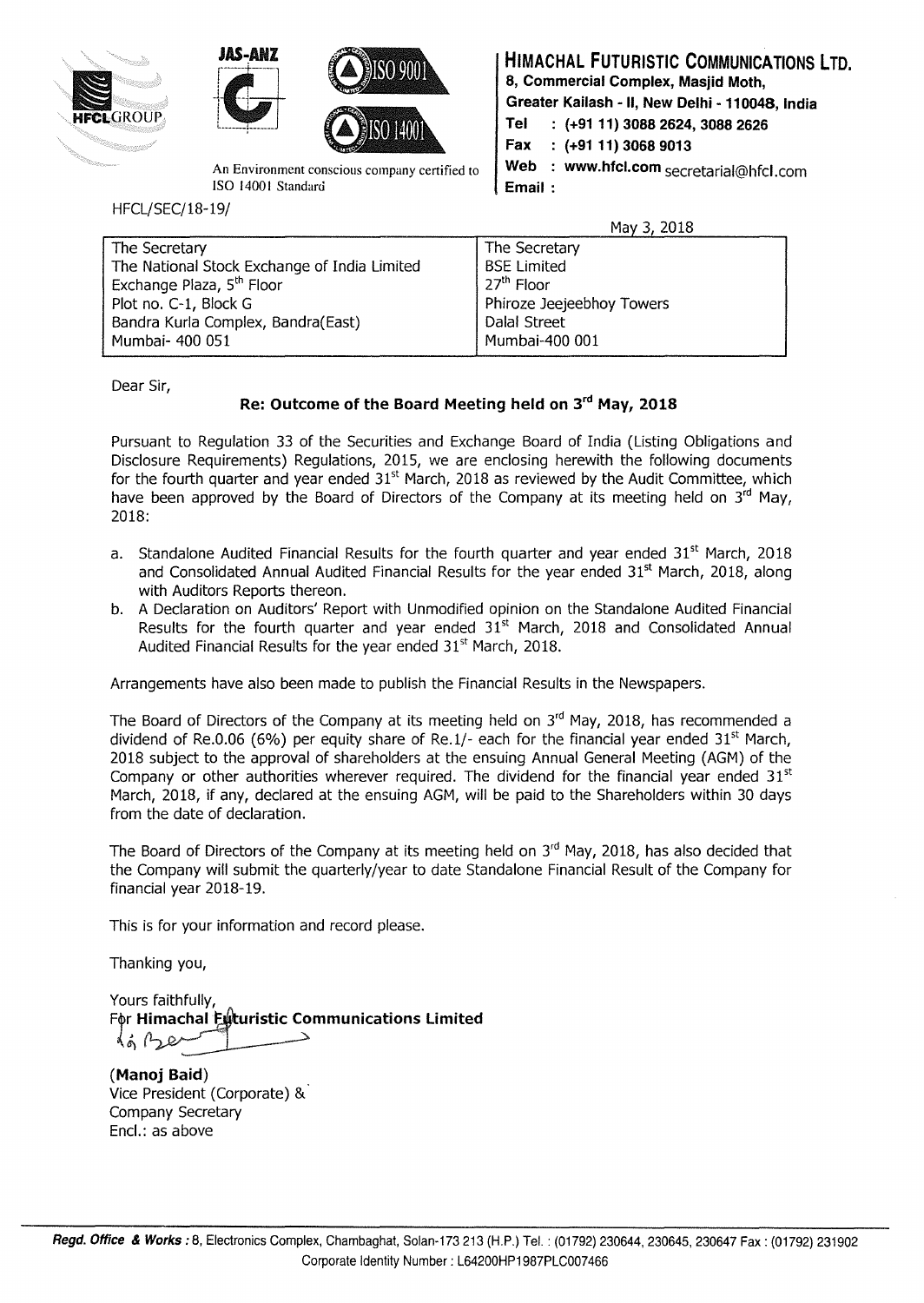#### **HIMACHAL FUTURISTIC COMMUNICATIONS LIMITED**

Regd. Office : 8,Electronics Complex, Chambaghat, Solan-173213 (Himachal Pradesh)<br>Tel. : (+911792) 230644 , Fax No(+911792) 231902, E-mail: secrearial@hfcl.com<br>Website: www.hfcl.com / Corporate Identity Number (CIN): L6420 *(Rs. in Crore except per share dala)* 

|     |                                                                                                        |                          |                                 |                                                                                  |                                | the merger except per share again<br>Consolidated |                                |                                            |
|-----|--------------------------------------------------------------------------------------------------------|--------------------------|---------------------------------|----------------------------------------------------------------------------------|--------------------------------|---------------------------------------------------|--------------------------------|--------------------------------------------|
| SI. | Particulars                                                                                            | Three months<br>ended    | Preceding three<br>months ended | <b>Standalone</b><br>Corresponding<br>three months ended<br>in the previous year | <b>Financial Year</b><br>ended | Previous Financial<br>Year ended                  | <b>Financial Year</b><br>ended | Previous<br><b>Financial Year</b><br>ended |
| No. |                                                                                                        | March 31, 2018           | December 31,<br>2017            | March 31, 2017                                                                   | March 31, 2018                 | March 31, 2017                                    | March 31, 2018                 | March 31, 2017                             |
|     |                                                                                                        | Audited                  | Unaudited                       | Audited                                                                          | Audited                        | Audited                                           | Audited                        | Audited                                    |
|     |                                                                                                        |                          |                                 |                                                                                  |                                |                                                   |                                |                                            |
| Ι.  | <b>INCOME</b>                                                                                          |                          |                                 |                                                                                  |                                |                                                   |                                |                                            |
|     | Revenue from Operations (refer note 3)                                                                 | 944.15                   | 714.56                          | 717.06                                                                           | 3,084.17                       | 2,066.80                                          | 3,251.71                       | 2,202.92                                   |
|     | Other Income                                                                                           | 11.84                    | 1.77                            | 8.36                                                                             | 19.47                          | 18.57                                             | 26.43                          | 21.41                                      |
|     | <b>Total Income</b>                                                                                    | 955.99                   | 716.33                          | 725.42                                                                           | 3,103.64                       | 2,085.37                                          | 3,278.14                       | 2,224.33                                   |
|     |                                                                                                        |                          |                                 |                                                                                  |                                |                                                   |                                |                                            |
| п.  | <b>EXPENSES</b>                                                                                        |                          |                                 |                                                                                  |                                |                                                   | 1796.61                        |                                            |
|     | Cost of materials/services consumed<br>Purchases of stock-in-trade                                     | 535.04<br>236.79         | 389.54                          | 451.17                                                                           | 1,701.77<br>786.49             | 1,359.60<br>150.74                                |                                | 1419.15                                    |
|     | Change in inventories of finished goods, work-in progress and                                          |                          | 164.63                          | 86.34                                                                            |                                |                                                   | 796.16                         | 161.51                                     |
|     | stock-in trade                                                                                         | 24.27                    | 20.06                           | 36.38                                                                            | 40.45                          | 39 29                                             | 40.41                          | 39.32                                      |
|     | Excise Duty recovered (refer note 3)                                                                   |                          |                                 | 17.74                                                                            | 14.09                          | 50.85                                             | 21.15                          | 71.51                                      |
|     | Employee benefits expenses                                                                             | 35.99                    | 38.45                           | 34.27                                                                            | 147.28                         | 131.74                                            | 168.13                         | 152.49                                     |
|     | Finance costs                                                                                          | 12.18                    | 16.46                           | 8.93                                                                             | 60.91                          | 59.94                                             | 63.63                          | 62.39                                      |
|     | Depreciation and Amortisation expenses                                                                 | 4.20                     | 4.08                            | 4.30                                                                             | 16.26                          | 15.70                                             | 23.21                          | 21.75                                      |
|     | Other expenses                                                                                         | 43.65                    | 30.33                           | 51.92                                                                            | 143.31                         | 150.62                                            | 158.55                         | 163.51                                     |
|     | Bad debts, advances & other balances written off (net)                                                 | (6.74)                   | (1.45)                          | 2.51                                                                             | (12.36)                        | 3.17                                              | (10.50)                        | 2.55                                       |
|     | <b>Total Expenses</b>                                                                                  | 885.38                   | 662.10                          | 693.56                                                                           | 2,898.20                       | 1,961.65                                          | 3,057.35                       | 2,094.18                                   |
| ш   | Profit / (loss) before Share of profit/ (loss) of a joint venture,<br>exceptional items and tax (I-II) | 70.61                    | 54.23                           | 31.86                                                                            | 205.44                         | 123.72                                            | 220.79                         | 130.15                                     |
| IV  | Share of net profits of joint ventures accounted for using equity<br>method                            |                          |                                 |                                                                                  |                                |                                                   | 1.40                           | (5.94)                                     |
| ٧   | Profit / (loss) before exceptional items and tax (III+IV)                                              | 70,61                    | 54.23                           | 31.86                                                                            | 205.44                         | 123.72                                            | 222.19                         | 124.21                                     |
| VI  | Exceptional item (refer note 6)                                                                        | 1.79                     |                                 |                                                                                  | 1.79                           |                                                   | 1.79                           |                                            |
| VII | Profit / (Loss) before tax (V-VI)                                                                      | 68.82                    | 54.23                           | 31.86                                                                            | 203.65                         | 123,72                                            | 220.40                         | 124.21                                     |
|     | VIII  Tax expense                                                                                      |                          |                                 |                                                                                  |                                |                                                   |                                |                                            |
|     | Current Tax (including earlier year taxation)<br>Deferred Tax                                          | 6.72<br>3.35             | 8.75                            | 4.31<br>(4.06)                                                                   | 45.26<br>3.35                  | 25.05<br>(25.05)                                  | 45.57<br>3.13                  | 25.65<br>(25.15)                           |
| IX  | Profit / (Loss) after tax for the period from continuing<br>operations (VII- VIII)                     | 58.75                    | 45.48                           | 31.61                                                                            | 155.04                         | 123.72                                            | 171.70                         | 123.71                                     |
| x   | Other Comprehensive Income                                                                             |                          |                                 |                                                                                  |                                |                                                   |                                |                                            |
|     | Items that will not be reclassified to profit or loss                                                  | (0.29)                   | (1.21)                          | 0.38                                                                             | (0.34)                         | 1.87                                              | (0.49)                         | 1.80                                       |
|     | Income tax on above item                                                                               | (0.22)                   |                                 |                                                                                  | (0.22)                         |                                                   | (0.22)                         |                                            |
|     | Items that will be reclassified to profit or loss                                                      |                          |                                 |                                                                                  |                                |                                                   | 1.93                           |                                            |
|     | Other comprehensive income for the period after tax                                                    | (0.51)                   | (1.21)                          | 0.38                                                                             | (0.56)                         | 1.87                                              | 1.22                           | 1.80                                       |
| XI  | Total comprehensive income for the period $(IX+X)$                                                     | 58.24                    | 44.27                           | 31.99                                                                            | 154.48                         | 125.59                                            | 172.92                         | 125.51                                     |
|     | XII Profit attributable to:                                                                            |                          |                                 |                                                                                  |                                |                                                   |                                |                                            |
|     | Owners of the Parent                                                                                   |                          |                                 |                                                                                  |                                |                                                   | 167.87                         | 122.93                                     |
|     | Non-controlling interests                                                                              |                          |                                 |                                                                                  |                                |                                                   | 3.83                           | 0.79                                       |
|     |                                                                                                        |                          |                                 |                                                                                  |                                |                                                   |                                |                                            |
|     | XIII Total comprehensive income for the year attributable to:                                          |                          |                                 |                                                                                  |                                |                                                   |                                |                                            |
|     | Owners of the Parent                                                                                   | $\overline{\phantom{a}}$ | $\ddot{\phantom{1}}$            | $\bullet$                                                                        | $\ddot{\phantom{0}}$           | $\sim$                                            | 169.15                         | 124.77                                     |
|     | Non-controlling interests                                                                              | $\blacksquare$           | $\sim$                          | $\tilde{\phantom{a}}$                                                            | $\overline{a}$                 | $\sim$                                            | 3.77                           | 0.74                                       |
| XIV | Paid-up Equity Share Capital (Face value of Re.1/- each)                                               | 123.94                   | 123.94                          | 123.94                                                                           | 123.94                         | 123.94                                            | 123.94                         | 123.94                                     |
| XV  | Other Equity                                                                                           |                          |                                 | $\hat{\phantom{a}}$                                                              | 1,092.06                       | 919.58                                            | 1,032.62                       | 841.70                                     |
|     |                                                                                                        |                          |                                 |                                                                                  |                                |                                                   |                                |                                            |
| XVI | Earnings per Share (face value of Re 1/- each) -                                                       | 0.47                     | 0.36                            | 0.27                                                                             | 1.25                           |                                                   |                                |                                            |
|     | Basic<br>Diluted                                                                                       | 0.47                     | 0.36                            | 0.27                                                                             | 1.24                           | 1.01<br>1.01                                      | 1.39<br>138                    | 1,00<br>1.00                               |



 $\ddot{\phantom{1}}$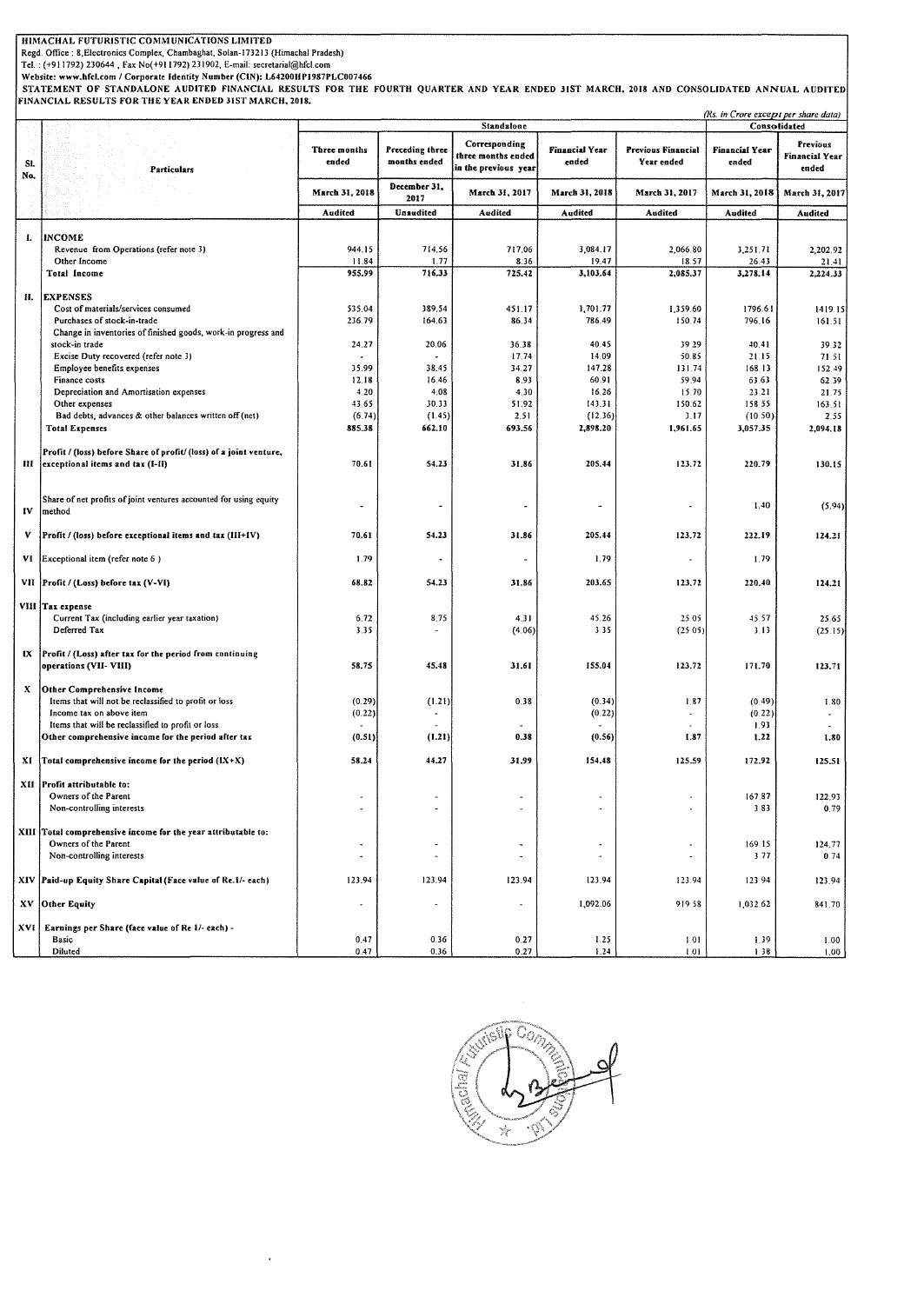| Audited standalone & Consolidated segment wise revenue, results, assets and liabilities for the quarter and year ended 31 March 2018<br>(Rs. in Crore except per share data) |                                                             |                       |                                 |                                                             |                                |                                  |                                |                                            |  |
|------------------------------------------------------------------------------------------------------------------------------------------------------------------------------|-------------------------------------------------------------|-----------------------|---------------------------------|-------------------------------------------------------------|--------------------------------|----------------------------------|--------------------------------|--------------------------------------------|--|
|                                                                                                                                                                              | <b>Standalone</b>                                           |                       |                                 |                                                             |                                |                                  | Consolidated                   |                                            |  |
| SI.<br>No.                                                                                                                                                                   | Particulars                                                 | Three months<br>ended | Preceding three<br>months ended | Corresponding<br>three months ended<br>in the previous year | <b>Financial Year</b><br>ended | Previous Financial<br>Year ended | <b>Financial Year</b><br>ended | Previous<br><b>Financial Year</b><br>ended |  |
|                                                                                                                                                                              |                                                             | March 31, 2018        | December 31,<br>2017            | March 31, 2017                                              | March 31, 2018                 | March 31, 2017                   | March 31, 2018                 | March 31, 2017                             |  |
|                                                                                                                                                                              |                                                             | Audited               | Unaudited                       | Audited                                                     | Audited                        | Audited                          | Audited                        | Audited                                    |  |
| 1                                                                                                                                                                            | <b>Segment Revenue</b>                                      |                       |                                 |                                                             |                                |                                  |                                |                                            |  |
|                                                                                                                                                                              | a. Telecom Products                                         | 211.68                | 170.48                          | 193.19                                                      | 720.59                         | 584.14                           | 868.89                         | 706.19                                     |  |
|                                                                                                                                                                              | b. Turnkey Contracts and Services                           | 732.47                | 544.08                          | 523.87                                                      | 2,363.58                       | 1,482.66                         | 2,382.82                       | 1,496.73                                   |  |
|                                                                                                                                                                              | c. Others<br>Total                                          | 944.15                | 714.56                          | 717.06                                                      | 3,084.17                       | 2.066.80                         | 3,251.71                       |                                            |  |
|                                                                                                                                                                              |                                                             |                       |                                 |                                                             |                                |                                  |                                | 2,202.92                                   |  |
|                                                                                                                                                                              | Less: Inter segment revenue                                 |                       |                                 |                                                             |                                |                                  |                                |                                            |  |
|                                                                                                                                                                              |                                                             |                       |                                 |                                                             |                                |                                  |                                |                                            |  |
|                                                                                                                                                                              | <b>Revenue from Operations</b>                              | 944.15                | 714.56                          | 717.06                                                      | 3,084,17                       | 2,066.80                         | 3,251.71                       | 2,202.92                                   |  |
| $\mathbf{z}$                                                                                                                                                                 | Segment Results Profit /(Loss) before tax and interest from |                       |                                 |                                                             |                                |                                  |                                |                                            |  |
|                                                                                                                                                                              | a. Telecom Products                                         | 26.26                 | 18.31                           | 1.98                                                        | 64.78                          | 24.23                            | 83.28                          | 28,47                                      |  |
|                                                                                                                                                                              | b. Turnkey Contracts and Services                           | 53.14                 | 52.06                           | 36.23                                                       | 198.46                         | 155.89                           | 198.46                         | 160.58                                     |  |
|                                                                                                                                                                              | c. Others                                                   |                       |                                 |                                                             |                                |                                  | (0.11)                         | (0.04)                                     |  |
|                                                                                                                                                                              | Total                                                       | 79.40                 | 70.37                           | 38.21                                                       | 263,24                         | 180.12                           | 281.63                         | 189.01                                     |  |
|                                                                                                                                                                              | Less: i. Interest                                           | 12.18                 | 16.46                           | 8.93                                                        | 60.91                          | 59.94                            | 63.63                          | 62.39                                      |  |
|                                                                                                                                                                              | ii. Other un-allocable expenditure net off                  | 3.79                  | (0.32)                          | 4.17                                                        | 4.07                           | 3.75                             | 4.07                           | 9.69                                       |  |
|                                                                                                                                                                              | iii Un-allocable income                                     | (5.39)                |                                 | (6.75)                                                      | (5.39)                         | (7.29)                           | (6.47)                         | (7.28)                                     |  |
|                                                                                                                                                                              |                                                             |                       |                                 |                                                             |                                |                                  |                                |                                            |  |
|                                                                                                                                                                              | <b>Total Profit before Tax</b>                              | 68.82                 | 54.23                           | 31.86                                                       | 203.65                         | 123.72                           | 220.40                         | 124.21                                     |  |
| 3                                                                                                                                                                            | <b>Segment Assets</b>                                       |                       |                                 |                                                             |                                |                                  |                                |                                            |  |
|                                                                                                                                                                              | a. Telecom Products                                         | 800.91                | 827.13                          | 688.26                                                      | 800.91                         | 688.26                           | 825.91                         | 720.62                                     |  |
|                                                                                                                                                                              | b. Turnkey Contracts and Services                           | 1,270.64              | 1,046.43                        | 1,108.86                                                    | 1,270.64                       | 1,108.86                         | 1,287.86                       | 1,126.17                                   |  |
|                                                                                                                                                                              | c. Others                                                   |                       |                                 |                                                             |                                |                                  | 0.37                           | (1.47)                                     |  |
|                                                                                                                                                                              | d. Un-allocated                                             | 474.26                | 484.49                          | 429.80                                                      | 474.26                         | 429.80                           | 474.26                         | 430.09                                     |  |
|                                                                                                                                                                              | Total                                                       | 2,545.81              | 2,358.05                        | 2,226.92                                                    | 2,545.81                       | 2,226.92                         | 2,588.40                       | 2,275.41                                   |  |
|                                                                                                                                                                              |                                                             |                       |                                 |                                                             |                                |                                  |                                |                                            |  |
| 4                                                                                                                                                                            | <b>Segment Liabilities</b>                                  |                       |                                 |                                                             |                                |                                  |                                |                                            |  |
|                                                                                                                                                                              | a. Telecom Products<br>b. Turnkey Contracts and Services    | 273.24                | 195.89                          | 170.64                                                      | 273.24                         | 170.64<br>470.83                 | 363.02                         | 284.00                                     |  |
|                                                                                                                                                                              | c. Others                                                   | 649.85                | 466.04                          | 470.83                                                      | 649.85                         |                                  | 662.09<br>0.01                 | 484.20                                     |  |
|                                                                                                                                                                              | d. Un-allocated                                             | 406.73                | 538.35                          | 541.93                                                      | 406.73                         | 541.93                           | 406.73                         | 0.01<br>541.56                             |  |
|                                                                                                                                                                              | Total                                                       | 1,329.82              | 1,200.28                        | 1,183.40                                                    | 1,329.82                       | 1,183.40                         | 1,431.85                       | 1,309.77                                   |  |
|                                                                                                                                                                              |                                                             |                       |                                 |                                                             |                                |                                  |                                |                                            |  |

Notes:

1. The above Standalone Audited Financial Results of the Company for the fourth quarter and year ended 31st March, 2018 and Consolidated Annual Audited Financial Results for the year ended 31st March, 2018 have been reviewed and recommended *by* the Audit Committee and were approved by the Board of Directors of the Company at its meeting held on Jrd May, 2018

2. Results for the quarter and financial year ended 31st March, 2018 are in compliance with the Indian Accounting Standard (Ind-AS) as prescribed under Companies (Indian Accounting Standards) Rules, 2015

3. Revenue for corresponding year ended 31st March, 2017 and up to 30th June, 2017 are inclusive of excise duty. The Government of India has implemented Goods and Services tax (GST) from 1st July, 2017 replacing excise duty, service tax and various other indirect taxes. As per fnd-AS 18, the revenue for the period Ist July, 2017 to Jist March, 2018 is net of GST and is not comparable with corresponding period.

- 4. The Board has recommended a dividend of Rs.0.06 (6 %) per equity share of. Re. I/- each for the financial year ended 31st March, 2018 subject to the approval of shareholders at the ensuing Annual General Meeting: (AGM) of the Company or other authorities wherever required. The dividend for the financial year ended 31st March, 2018, if any, declared at the ensuing AGM, will be paid to the Shareholders within 30 days from the date of declaration.
- 5. During the fourth quarter and financial year ended 31st March, 2018, the Company has redeemed 20,12,500 Cumulative Redeemable Preference Shares (CRPS) of Rs.100/- each aggregating to Rs.20.13 Crore at par as per the terms of CRPS and accordingly transferred an equivalent sum of Rs.20.13 Crore to Capital Redemption Reserve.
- The Company has made payment of Rs. 1.79 crore to the lenders of an associate company towards Guarantee Obligation and considering non-recoverability of such amount, same has been charged to Statement of Profit and Loss as an exceptional item

7. The Consolidated Annual Audited results for the yearr ended 31st March, 2018 includes the results of the following entities:

- a. Himachal Futuristic Communications Ltd. {HFCL} (Holding Company}
	- b. HTL Ltd. ( Subsidiary)
	- c. Moneta Finance Pvt. Ltd. (Subsidiary)
	- d. Polixel Security Systems Pvt. Ltd. (Subsidiary)
	- e. HFCL Advance Systems Pvt. Ltd. (Subsidiary)
- f. DragonWave HFCL lndia Pvt. Ltd. ( Jointly controlled entity)
- Disclosure in compliance with Regulation 52(4) of the SEBI (Listing Obligations and Disclosure Requirements) Regulations, 2015 for the half year and year ended 31st March, 2018:
- (i) 60,37,500, 6.5% Cumulative Redeemable Preference Shares (CRPS) issued by the Company have been assigned the rating of'BBB -'by the India Ratings & Research Private Limited
- (ii) The Company has declared and paid dividends on CRPS on time. The Board of Directors of the Company has declared first interim dividend of Rs 3.25 per share and second interim dividend of Rs 3.25 per share on CRPS of Rs. 100/- each at its Board meetings held on 7th November. 2017 and 15th March, 2018 respectively. The last dividend payment was made on 28th March, 2018. The CRPS will be redeemed in financial year 2019.
- (iii) Networth as on 31st March, 2018: Rs.1215.99 Crore
- (iv) Net Profit after Tax for the year ended March 31, 2018: Rs.155.04 Crore.
- (v) Earnings Per Share (EPS) as on 31st March, 2018: Basic EPS Rs.1.25 and Diluted EPS Rs.1.24.
- (vi) Outstanding 6.5% Cumulative Redeemable Preference Shares of Rs.100/- each: 60,37,500 CRPS
- (vii) Capital Redemption Reserve/Debenture Redemption Reserve as on 31st March, 2018: Rs. 20.13 crore I Rs.8.43 crore respectively
- The Figures of the last quarters ended 31st March, 2018 and 31st March, 2017 are the balancing figures between audited figures in respect of the full financial year and the published year to date figures upto the third quarter of the respective financial years
- I 10. The figures of the previous penods have been regrouped/ rearranged wherever considered necessary.

By order of the Board

 $Cont$ ...

re Comp (Mahendra Nahata) Place ; New Delhi Managing Director DIN 00052898 Date : 3rd May, 2018 .< **Techal**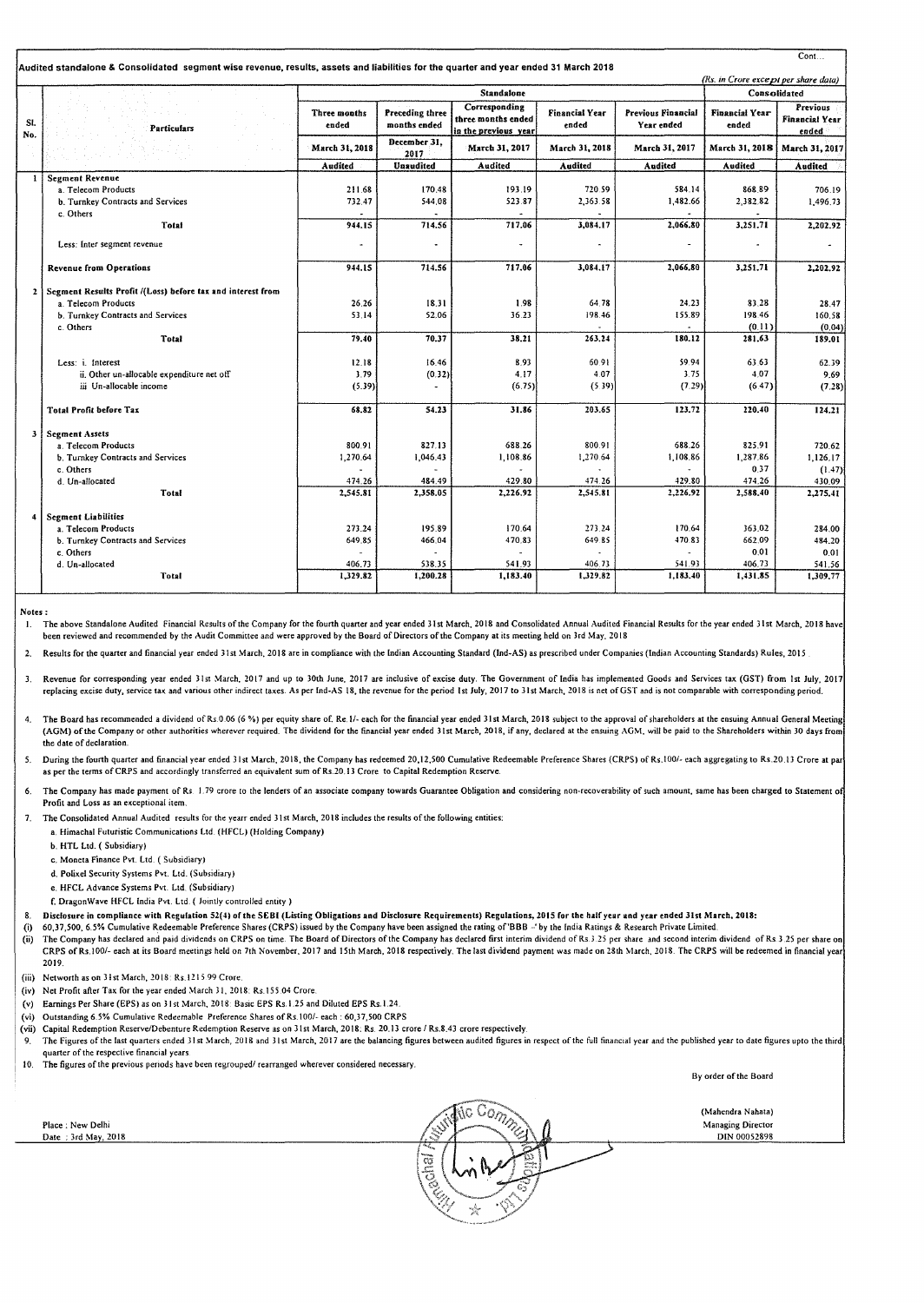|     | (Rs. in Crore except per share data)                  |                   |                  |                  |                  |  |  |
|-----|-------------------------------------------------------|-------------------|------------------|------------------|------------------|--|--|
|     |                                                       | <b>Standalone</b> |                  | Consolidated     |                  |  |  |
|     |                                                       | As at 31.03.2018  | As at 31.03.2017 | As at 31.03.2018 | As at 31.03.2017 |  |  |
|     |                                                       | Audited           | Audited          | Audited          | <b>Audited</b>   |  |  |
|     | <b>Assets</b>                                         |                   |                  |                  |                  |  |  |
| (1) | <b>Non-current Assets</b>                             |                   |                  |                  |                  |  |  |
|     | (a) Property, Plant and Equipment                     | 107.44            | 106.77           | 165.74           | 158.20           |  |  |
|     | (b) Capital work-in-progress                          | 1.36              | 1.39             | 1.68             | 1.69             |  |  |
|     | (c) Goodwill                                          |                   |                  | 25.85            | 25.85            |  |  |
|     | (d) Other Intangible assets                           | 3.03              | 4.14             | 4.35             | 4.28             |  |  |
|     | (e) Intangible assets under development               | 8.17              |                  | 8.17             |                  |  |  |
|     | (f) Investment in associates/ joint venture accounted |                   |                  |                  |                  |  |  |
|     | for using the equity method<br>(g) Financial Assets   | 18.58             | 18.64            | 5.59             | 4.19             |  |  |
|     | (i) Investments                                       | 44.04             | 44.43            |                  |                  |  |  |
|     | (ii) Trade Receivables                                |                   |                  | 46.06<br>0.65    | 44.52            |  |  |
|     | (iii) Others                                          | 104.09            | 91.52            | 13.27            | 7.40             |  |  |
|     | (h) Deferred tax assets (net)                         | 118.66            | 122.36           | 118.74           | 122.56           |  |  |
|     | (i) Other non-current assets                          | 1.89              | 0.10             | 2.20             | 0.95             |  |  |
|     | Sub-total                                             | 407.26            | 389.35           | 392.30           | 369.64           |  |  |
| (2) | <b>Current Assets</b>                                 |                   |                  |                  |                  |  |  |
|     | (a) Inventories                                       | 178.69            | 217.59           | 213.56           | 245.36           |  |  |
|     | (b) Financial Assets                                  |                   |                  |                  |                  |  |  |
|     | (i) Investments                                       | 3.56              | 1.75             | 3.60             | 1.75             |  |  |
|     | (ii) Trade receivables                                | 1,234.13          | 1,147.16         | 1.233.41         | 1,179.37         |  |  |
|     | (iii) Cash and cash equivalents                       | 49.21             | 2.41             | 66.56            | 5.91             |  |  |
|     | (iv) Bank balances other than (iii) above             | 59.22             | 77.47            | 65.51            | 91.56            |  |  |
|     | (v) Loans                                             | 6.75              | 14.45            | 6.75             | 6.75             |  |  |
|     | (vi) Others - advances                                | 448.42            | 266.79           | 441.11           | 263.41           |  |  |
|     | (c) Current Tax Assets (Net)                          | 95.14             | 57.36            | 96.41            | 59.18            |  |  |
|     | (d) Other current assets                              | 63.44             | 52.58            | 69.19            | 52.48            |  |  |
|     | Sub-total                                             | 2,138.56          | 1,837.56         | 2,196.10         | 1,905.77         |  |  |
|     | <b>Total Assets</b>                                   | 2,545.82          | 2,226.91         | 2,588.40         | 2,275.41         |  |  |
|     |                                                       |                   |                  |                  |                  |  |  |
|     | <b>EQUITY AND LIABILITIES</b>                         |                   |                  |                  |                  |  |  |
| (1) | <b>Equity</b>                                         |                   |                  |                  |                  |  |  |
|     | (a) Equity Share capital                              | 123.94            | 123.94           | 123.94           | 123.94           |  |  |
|     | (b) Other Equity                                      | 1,092.06          | 919.58           | 1,027.25         | 840.15           |  |  |
|     | Equity attributable to owners of the Company          |                   |                  | 5.37             |                  |  |  |
|     | Non-Controlling interest                              |                   |                  |                  | 1.54             |  |  |
|     | Sub-total                                             | 1,216.00          | 1,043.52         | 1,156.56         | 965.63           |  |  |
| (2) | <b>Liabilities</b>                                    |                   |                  |                  |                  |  |  |
|     | <b>Non-current Liabilities</b>                        |                   |                  |                  |                  |  |  |
|     | (a) Financial Liabilities                             |                   |                  |                  |                  |  |  |
|     | (i) Borrowings                                        | 111.33            | 237.64           | 141.26           | 267.57           |  |  |
|     | (ii) Financial guarantee Obligations                  | 0.39              | 0.58             | 0.39             | 0.21             |  |  |
|     | (b) Provisions                                        | 20.53             | 16.39            | 23.06            | 18.56            |  |  |
|     | Sub-total                                             | 132.25            | 254.61           | 164.71           | 286.34           |  |  |
|     | <b>Current Liabilities</b>                            |                   |                  |                  |                  |  |  |
|     | (a) Financial Liabilities                             |                   |                  |                  |                  |  |  |
|     | (i) Borrowings                                        | 186.18            | 165.29           | 200.43           | 180.12           |  |  |
|     | ii) Trade Payable                                     | 515.76            | 392.44           | 562.64           | 457.18           |  |  |
|     | (iii) Other financial liabilities                     | 432.00            | 347.39           | 437.84           | 350.53           |  |  |
|     | (b) Other current liabilities                         | 61.12             | 21.48            | 63.57            | 33.08            |  |  |
|     | (c) Provisions                                        | 2.51              | 2.18             | 2.65             | 2.53             |  |  |
|     |                                                       |                   |                  |                  |                  |  |  |
|     | Sub-total                                             | 1,197.57          | 928.78           | 1,267.13         | 1,023.44         |  |  |
|     | <b>Total equity and liabilities</b>                   | 2,545.82          | 2,226.91         | 2,588.40         | 2,275.41         |  |  |

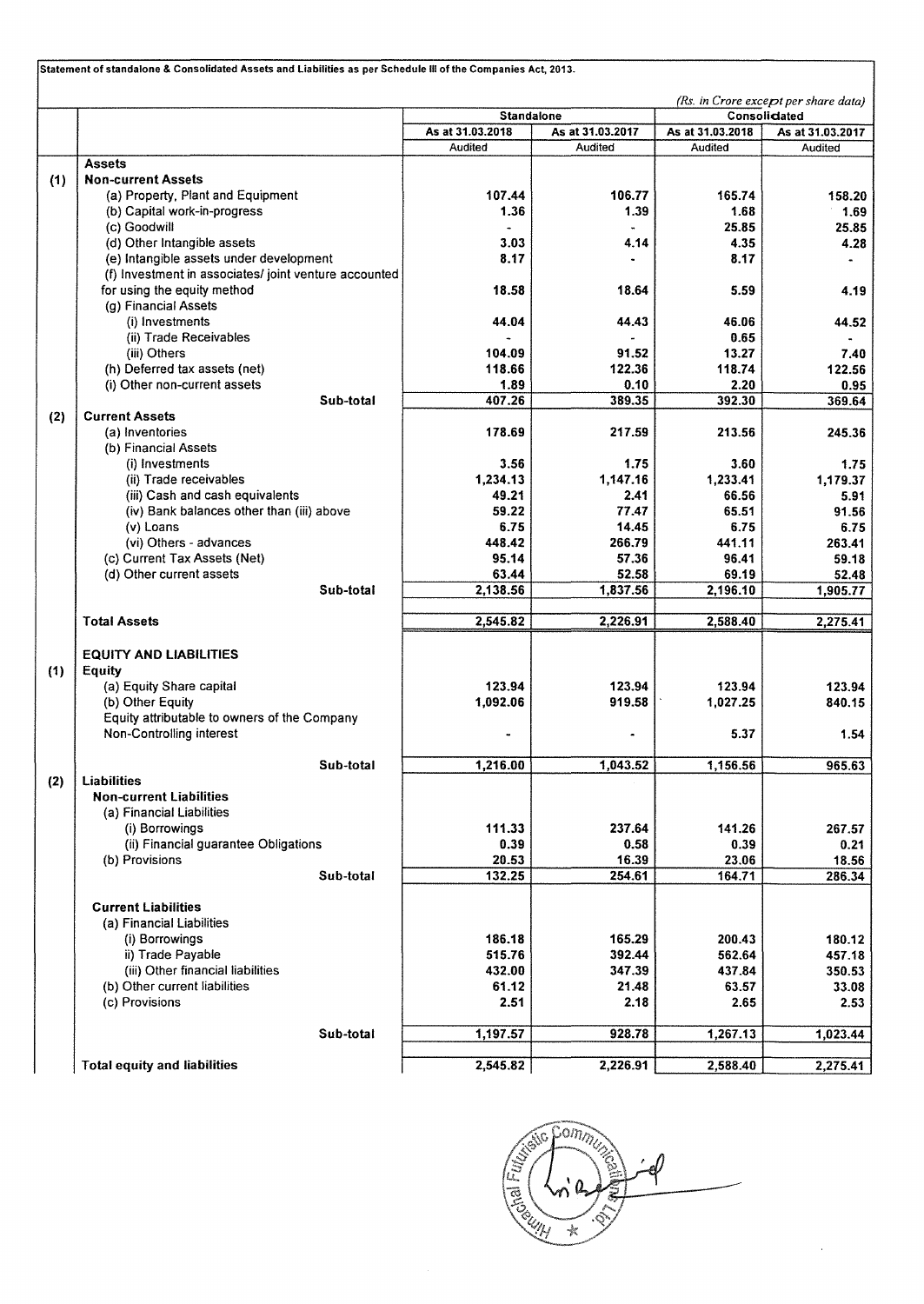Jaipur- 302 005 New Delhi-11 0 002

S. Bhandari & Co. **Oswal Sunil According to the Company** Server According to the Company Server According to the Company Chartered Accountants Chartered Accountants 7. Tilak Marg, C-Scheme 71, Daryaganj,

#### **INDEPENDENT AUDITOR'S REPORT**

### To **Board of Directors of Himachal Futuristic Communications limited**

- 1. We have audited the accompanying statement of standalone financial results of HIMACHAL FUTURISTIC COMMUNICATIONS LIMITED for the quarter and year ended March 31<sup>st</sup>, 2018, being submitted by the company pursuant to the requirement of Regulation 33 of the SEBI (Listing Obligations and Disclosure Requirements) Regulations, 2015 read with SEBI circular No. CIR/CFD/FAC/62/2016 dated July 5, 2016. These standalone financial results for quarter ended March 31<sup>st</sup>, 2018 and year ended March 31<sup>st</sup>, 2018 have been prepared on the basis of standalone financial statements for the nine months period ended December 31<sup>st</sup>, 2017, the audited annual standalone Ind AS Financial Statements as at end for the year ended March 31st, 2018 and the relevant requirement of the regulation and the circular, which are the responsibility of the company's management and have been approved by the Board of Directors of the Company. Our responsibility is to express an opinion on these standalone financial results based on our audit of such standalone financial results, which have been prepared in accordance with the Indian Accounting Standards specified under Section 133 of the Companies Act, 2013 read with relevant rules issued thereunder or by the Institute of Chartered Accountants of India, as applicable and other accounting principles generally accepted in India.
- 2. We conducted our audit in accordance with the auditing standards generally accepted in India. Those standards require that we plan and perform the audit to obtain reasonable assurance about whether the financial results are free of material misstatement(s). An audit includes examining, on a test basis, evidence supporting the amounts disclosed as financial results. An audit also includes assessing the accounting principles used and significant estimates made by management. We believe that our audit provides a reasonable basis for our opinion.
- 3. In our opinion and to the best of our information and according to the explanations given to us the quarterly standalone financial results as well as year to date results:
	- i) have been presented in accordance with the requirements of Regulation 33 of the SEBI (Listing Obligations and Disclosure Requirements) Regulations, 2015 in this regard
	- ii) give a true and fair view of the total comprehensive income compromising of net profit, other comprehensive income and other financial information for the quarter ended March 31st, 2018 as well as for the year ended March 31st, 2018.
- 4. The Comparative Financial information of the Company for the quarter and year ended  $31<sup>st</sup>$ March 2017 prepared in accordance with the Indian Accounting Standards ('lnd AS') included in the statement have been audited by the predecessor auditor. The report of the predecessor auditor on comparative financial information for the quarter and year ended March 31<sup>st</sup>, 2017 dated May 10<sup>th</sup>, 2017 expressed an unqualified opinion. Our opinion is not modified in respect of this matter.



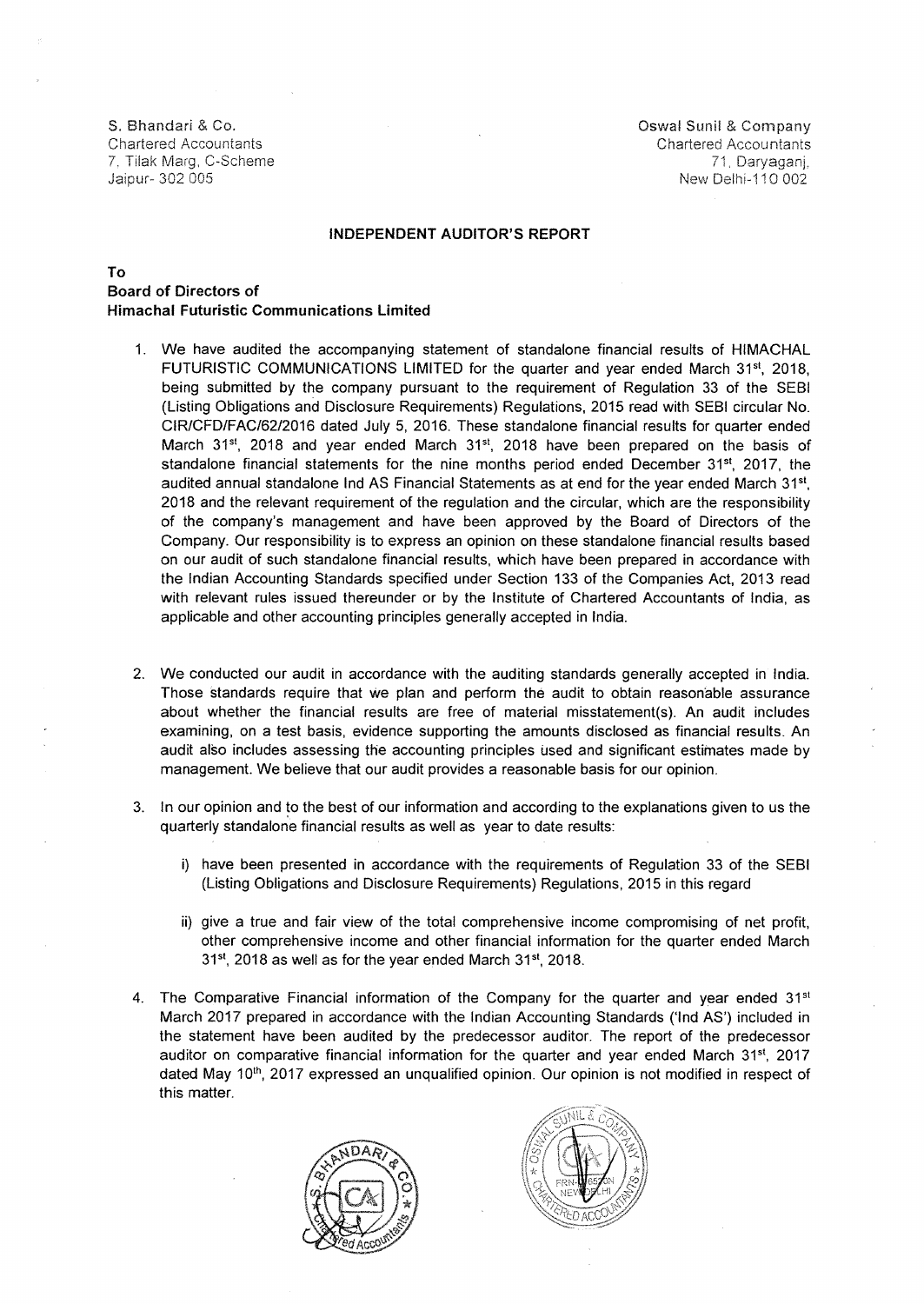7. Tilak Marg. C-Scheme<br>Jaipur- 302.005

S. Bhandari & Co. **Company** S. Bhandari & Company Chartered Accountants Chartered Accountants Chartered Accountants Chartered Accountants Chartered Accountants 7. Tilak Marg. C-Scheme New Delhi-110 002

5. Further, read with paragraph 1 above, we report that the figures for the quarter ended March 31st. 2018 represent the derived figures between the audited figures in respect of the financial year ended March 31st, 2018 and the published year-to-date figures up to December 31st, 2017, being the date of the end of the third quarter of the current financial year, which were subjected to a limited review as stated in paragraph 1 above, as per requirement of the Regulation 33 of the SEBI (Listing Obligations and Disclosure Requirements) Regulations, 2015, read with SEBI Circular No. CIR/CFD/FAC/62/2016 dated July 5, 2016.

**For S Bhandari & Co. Chartered Accountants** Firm Registration No. 000560C

NDAR ಾ ò.  $\frac{1}{\mathbf{X}}$ **(P. D. Baid)**  Partner Gred Acc<sup>o</sup>

Membership No: 072625

Place: New Delhi Date: May 3rd, 2018 **For Oswal Sunil & Company**  Chartered Accountants Firm Registration No. 016520N

NEW DELH **il Bhansali)**   $\overline{D}$  ACK Partner

Membership No: 054645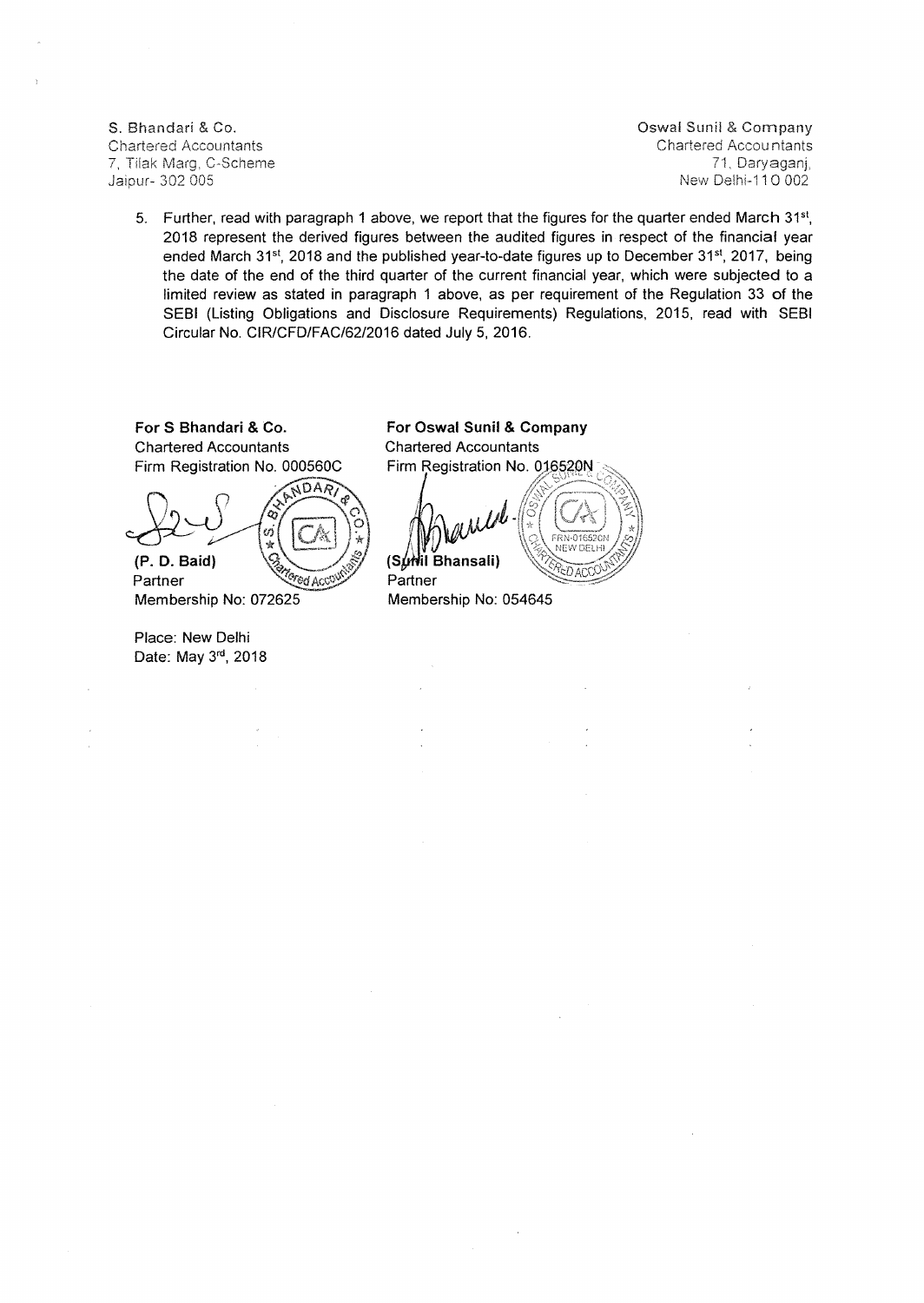S. Bhandari & Co. **Oswal Sunil & Company** Company Company Company Company Company Company Chartered Accountants Chartered Accountants 7, Tilak Marg, C-Scheme 71, Daryaganj, Jaipur- 302 005 New Delhi-11 0 002

#### INDEPENDENT AUDITOR'S REPORT

## To Board of Directors of Himachal Futuristic Communications Limited

1. We have audited the accompanying statements of Consolidated Financial results of Himachal Futuristic Communications Limited (the "Holding Company") and its Subsidiaries (the Holding company and its Subsidiaries together referred to as "the Group"), and its jointly controlled entities, for the year ended 31st March 2018 ("The Statement"), being submitted by the Holding Company pursuant to the requirement of regulation 33 of the SEBI(Listing Obligations and Disclosure Requirements) Regulation, 2015, read with circular no. CIR/CFD/FAC/62/2016 dated July'S 2016.

This statement, which is the responsibility of the Holding Company's Management and approved by the Board of Directors, has been compiled from the related consolidated lnd AS Financial Statements which has been prepared in accordance with the Indian Accounting Standards prescribed under section 133 of the Companies Act, 2013 read with relevant rules issued thereunder and other accounting principles generally accepted in India. Our responsibility is to express an opinion on the Statement based on our audit of such Consolidated Financial Statements.

2. We conducted our audit in accordance with the standards on auditing issued by the Institute of Chartered Accountants of India. Those standards require that we comply with ethical requirements and plan and perform the audit to obtain reasonable assurance about whether the statement is free from material misstatement.

An audit involves performing procedures to obtain audit evidence about the amounts and the disclosures in the statement. The procedures selected depend on the auditor's judgment, including the assessment of the risk of material misstatement of the statement, whether due to fraud or error. In making those risk Assessments, the auditor considers the internal controls relevant to the company's preparation and Fair Presentation of the Statement in order to design audit procedures that are appropriate in the circumstances, but not for the purpose of expressing an opinion on the effectiveness of the company's Internal control. An audit also includes evaluating the appropriateness of the Accounting policies used and the reasonableness of the accounting estimates made by the Management, as well as evaluating the overall presentation of the Statement. We believe that the Audit evidence we have obtained is sufficient and appropriate to provide a basis for our audit opinion.

3. a.) We didn't audit the Financial Statements of two Subsidiaries whose Financial Statements information reflect total assets of Rs. 26,10,54,574/- as at 31st March 2018, total revenues of Rs. 1,41,24,13,831/- and Net profit after tax including other comprehensive income amounting to Rs. 16,33,95,745/- for the year ended on that date, as considered in the Consolidated Financial Statements. These Financial Statements have been audited by the other auditors whose reports have been furnished to us by the management and our opinion is based solely on the report of the other auditors.



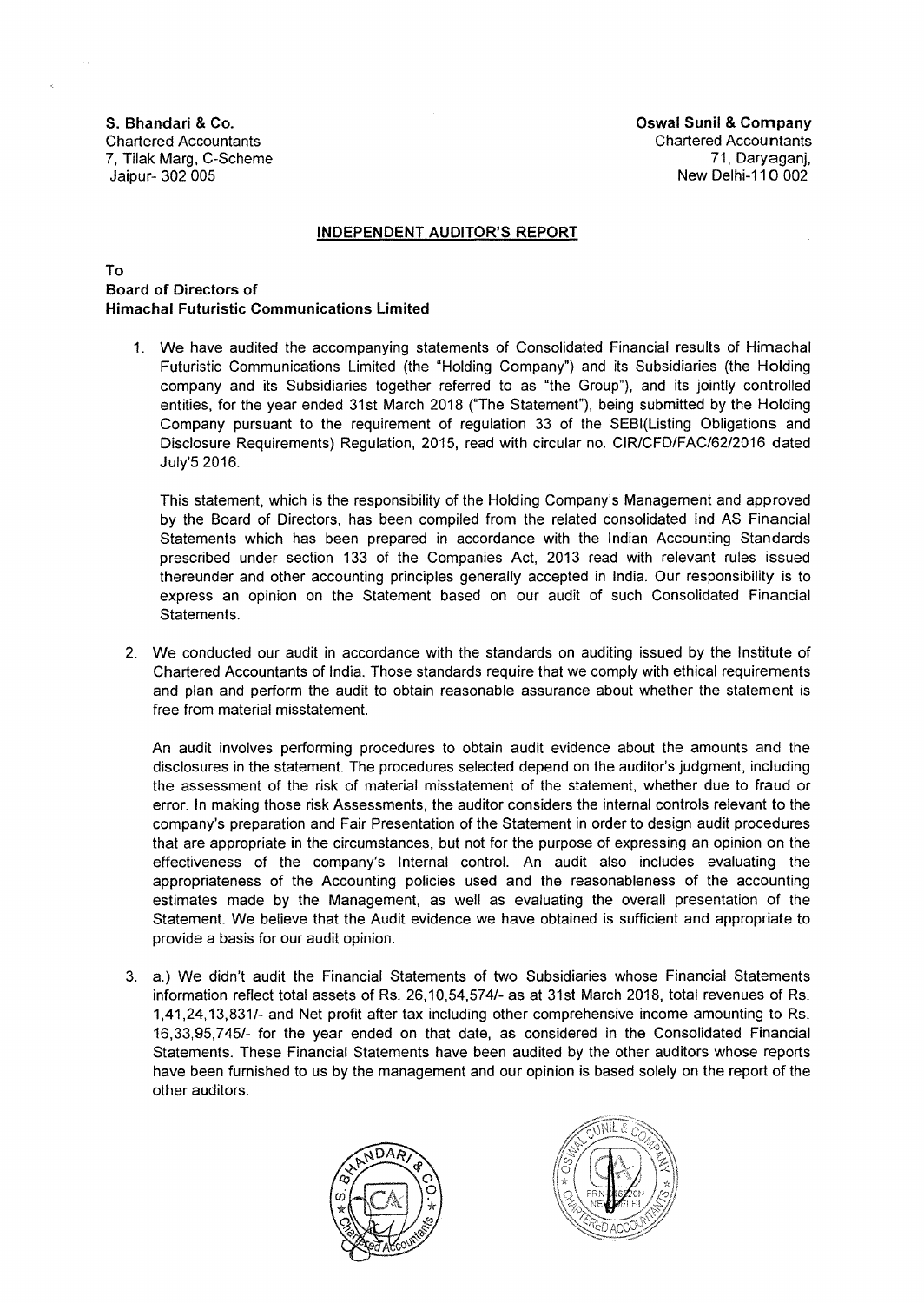**S. Bhandari & Co. Co. Co. Co. Company Chandari & Company Chandari & Company Chandari & Company Chandari & Company Chandari & Company Chandari & Company Chandari & Company Chandari & Company Chand** Chartered Accountants Chartered Accountants 7, Tilak Marg, C-Scheme 71, Daryaganj, New Delhi-110 002

b.) We have relied on the Unaudited Financial Statements of one Jointly Control whose Financial Statements reflects Total Assets of Rs. 13,89,73,987/- at 31st March 2018, Total Revenues of Rs,. 10,56,48,505/- and Net profit after tax including other comprehensive income amounting to Rs. 2, 70, 98,164/- of the year ended on that date. These Financial Statements are Unaudited and have been furnished to us by the management and our opinion on the Consolidated Financial Statements, in so far as it relates to the amounts included in respect of these jointly controlled entities is based solely on such unaudited Financial Statements.

Our opinion on the statements is not modified in respect of the above matters with respect to our reliance on the work done and the reports of the other auditors and the Unaudited Financial Statements certified by the Management.

- 4. In the case of the Subsidiary, HTL Ltd.
	- i. The Subsidiary Company has accumulated losses of Rs. 10,017.98 Lakhs as at March 31, 2018, resulting in negative net worth of Rs. 8,517.98 Lakhs. These factors raise doubts that Subsidiary Company's will not be able to continue as a going concern. The Subsidiary Company has set up a plant to manufacture optical fibre cables and Fiber-to-home cables and in the process of infusion of funds. During the year, the Subsidiary Company has achieved Sales Turnover of Rs. 28,233.25 Lakhs as compared to previous year Rs. 20144.06 lakhs. In view of the above, the financial statements have been prepared on a going concern basis. Our report is not qualified in respect of this matter.
	- ii. Considering the adjustment of ETP project compensation against the interest portion of outstanding Government of India (GOI) loan and pending the reconciliation of total interest payable and in view of the management provision already made is adequate and no further provision is required. Accordingly, Subsidiary Company has not made the provision of interest on GOI loan during the year. Our report is not qualified in respect of this matter.
- 5. In our opinion and to the best of out information and according to the explanations given to us and based on the considerations of the reports of the other auditors on separate Financial Statements and their Financial Information of Subsidiaries referred to in Paragraph 3 above, the statement:
	- i. Includes the results of subsidiaries HTL Ltd., Polixel Security Systems Pvt. Ltd., Moneta Finance Pvt. Ltd. and HFCL Advance Systems Pvt. Ltd.; and Jointly Controlled Entity DragonWave HFCL India Pvt. Ltd.
	- ii. Is presented in accordance with the requirements of Regulation 33 of the SEBI (Listing Obligations and Disclosure Requirements} Regulations, 2015, read with Circular No. CIR/CFD/FAC/62/2016 dated July 5,2016: and
	- iii. Gives a true and fair view in conformity with the aforesaid Accounting Standards and other Accounting Principles generally accepted in India of the Consolidated Net Profit, total Comprehensive Income and other Financial Information of the Group for the year ended 31st March 2018.



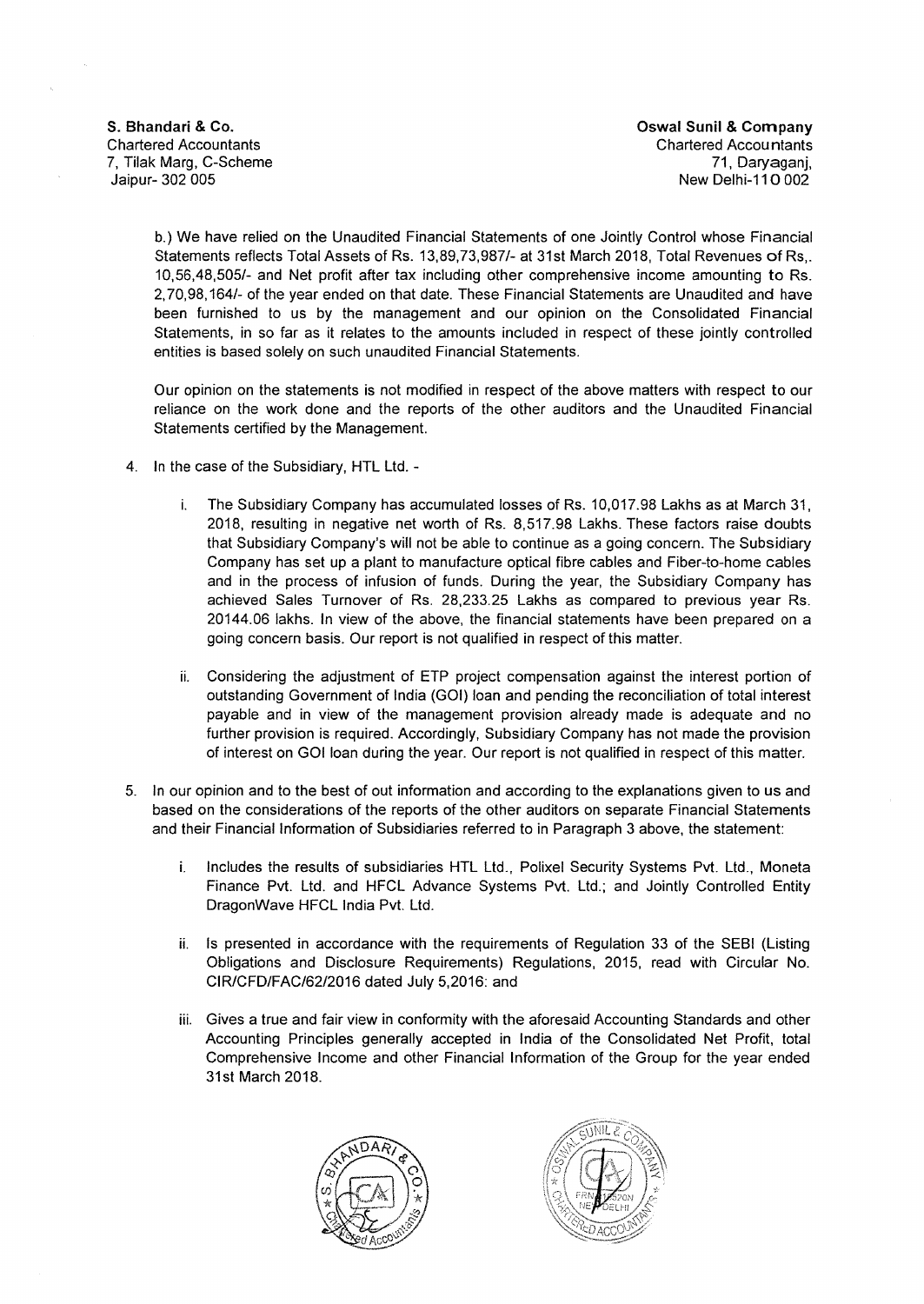**S. Bhandari &Co. Oswal Sunil &Company Chartered Accountants** 7, Tilak Marg, C-Scheme 71, Daryaganj, New Delhi-110 002

- 6. The Statements includes the results for the Quarter ended 31st March 2018 being the Balancing figure between audited figures in respect of the full Financial year and the published year to the date figures upto the third quarter of the current financial year which were subject to Limited Review by us.
- 7. The comparative Consolidated Financial information of the Company for the year ended  $31<sup>st</sup>$ March 2017 prepared in accordance with the Indian Accounting Standards ('lnd AS') included in the statement have been audited by the predecessor auditor. The report of the predecessor auditor on comparative consolidated financial information for the year ended  $31<sup>st</sup>$  March, 2017 dated 10th May, 2017 expressed an qualified opinion. Our opinion is not modified in respect of this matter.

For S Bhandari & Co. **For Oswal Sunil & Company Chartered Accountants** Firm-Registration No. 000560C

NDAR  $\sigma$  $(P. D. Baid)$  $\mathbf{A}$ Partner Membership No. 072625

Place: New Delhi Date: May 03, 2018 **Chartered Accountants** Firm Registration No. 016520N

 $_{1}$   $\mathcal{L}^{\mathcal{L}^{\prime}}$ Å∦ Bhansali) **(S**  Partner

Membership No: 054645